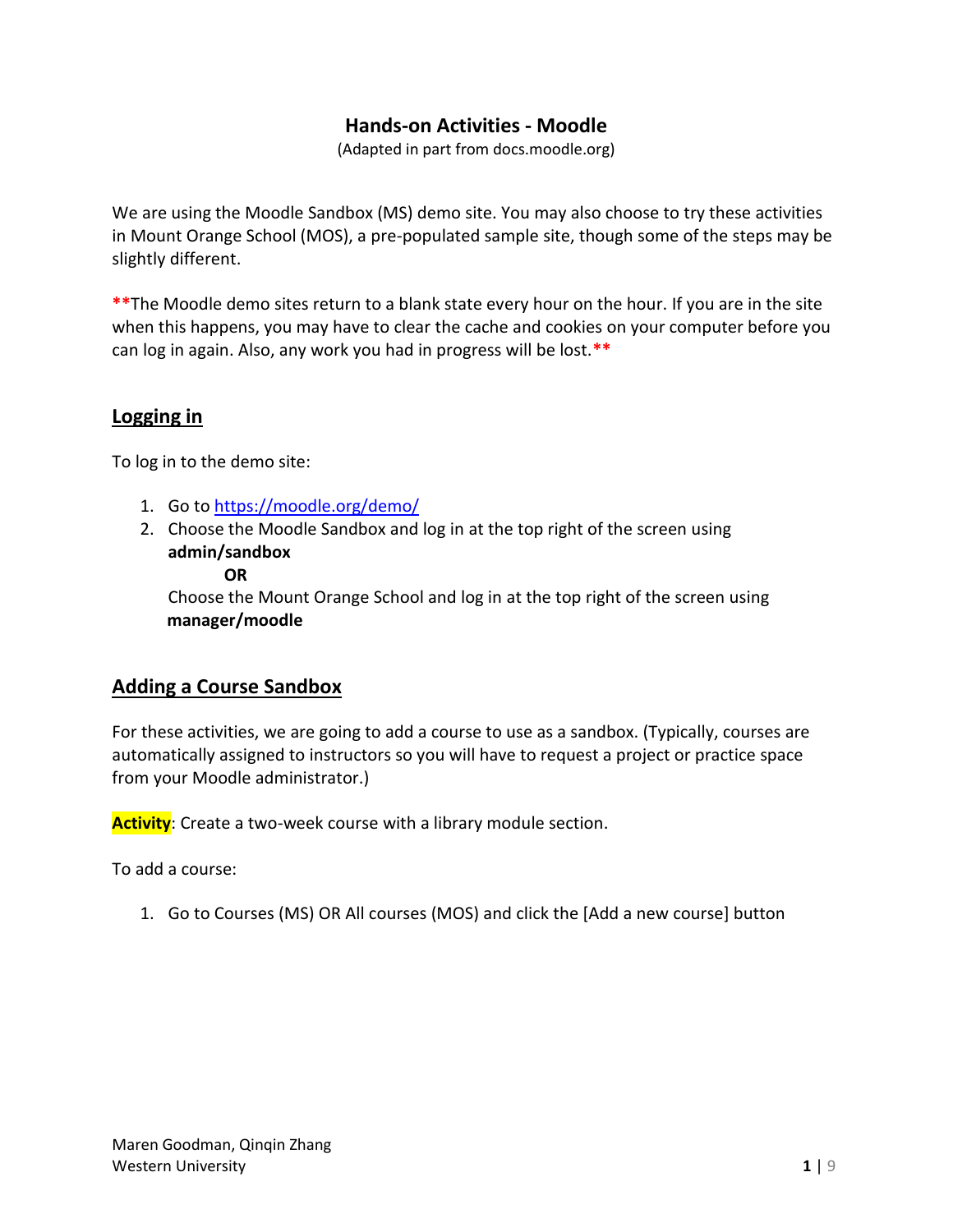| Home Courses                                               |        |                               |                        |
|------------------------------------------------------------|--------|-------------------------------|------------------------|
| <b>Moodle sandbox</b>                                      |        |                               |                        |
| <b>NAVIGATION</b><br>Home<br>" My home<br>Site pages       | $\Box$ | CF102                         | Teacher: Teacher Terri |
| $My$ profile<br><b>Courses</b><br>$\overline{\phantom{a}}$ |        | CF101                         |                        |
| <b>ADMINISTRATION</b>                                      | $\Box$ | Teacher. <b>Ibril Teacher</b> |                        |
| ▶ My profile settings                                      |        |                               | Add a new course       |
| Site administration<br>Þ                                   |        |                               |                        |

- 2. Give your course a name and short name (eg. MG's Sandbox, MG)
- 3. In the Course format section, set the course to weekly format with two sections and [save changes]
- 4. Optional step: On the next screen, click [Enrol users] to add anyone else you would like to be able to work on the course. Select users to add, then click [Finish enrolling users]. If you do not want to add users, go on to step 5
- 5. Use the navigation at the top left of the screen to navigate back to the course page that you just created.

To create a library module section of the course:

- 1. From your course sandbox page, click [Turn editing on] at the top right of the screen
- 2. Click the gear icon under the first week of your course, unclick the [use default section name] checkbox, and change the name of the section to "Library Module"
- 3. Add any descriptive text you would like (optional) and [Save changes]

### **Adding an Activity or Resource**

Clicking [+Add an activity or resource] from any week or unit within your course page brings up a window that allows you to add an activity (eg. chat, forum, lesson, quiz) or resource (eg. file, URL, media content) to that section.

| <b>MG sandbox</b>                                                                                                                                                                                                                                              |                         |                                                                                               |                                                                                                              |                                                                                                                                                                                                                                                                                                                                                                                                                                                  |
|----------------------------------------------------------------------------------------------------------------------------------------------------------------------------------------------------------------------------------------------------------------|-------------------------|-----------------------------------------------------------------------------------------------|--------------------------------------------------------------------------------------------------------------|--------------------------------------------------------------------------------------------------------------------------------------------------------------------------------------------------------------------------------------------------------------------------------------------------------------------------------------------------------------------------------------------------------------------------------------------------|
| Home $\triangleright$ Courses $\triangleright$ Art and Media $\triangleright$ MG                                                                                                                                                                               |                         |                                                                                               |                                                                                                              |                                                                                                                                                                                                                                                                                                                                                                                                                                                  |
| <b>NAVIGATION</b><br>Home<br>" My home<br>$\triangleright$ Site pages<br>$My$ profile<br>Current course<br>$W = MG$<br>$\blacktriangleright$ Participants<br>$\triangleright$ Badges<br>$\triangleright$ General<br><b>Library Module</b><br>▶ 23 May - 29 May | $-1$<br>÷ 0 -           | 畳<br>$\div$ $\Box$ News forum<br>÷<br><b>Library Module</b><br>崇<br>÷<br>23 May - 29 May<br>畳 | Edit $\sim$ $\frac{9}{2}$<br>+Add an activity or resource<br>$^{\circ}$<br>_<br>+Add an activity or resource | Add an activity or resource<br>×<br>O said conditions<br>$0$ $\bullet$ out<br>Select an activity or resource to view its help.<br>Double-click on an activity or resource name to<br>$O$ $?$ axise<br>quickly add it.<br>$\bigcirc$ $\blacksquare$ Detabase<br>O est External Tool<br>$\circ$ $\blacksquare$ Forum<br>$\bigcirc$ $\sim$ Gossay<br>O Bit Lesson<br>$\circ \sqrt{\circ n}$<br>C <b>E</b> SCORM package<br>$O$ all survey<br>○ 導 ma |
| My courses<br><b>ADMINISTRATION</b>                                                                                                                                                                                                                            | $\Xi\Xi$<br><b>÷ 章-</b> |                                                                                               | +Add an activity or resource<br>$\overline{a}$                                                               | O <b>PE</b> Workshop<br><b>RESOURCES</b><br>$\bigcirc$ $\blacksquare$ Book<br>$\wedge$ D<br>Add Cancel                                                                                                                                                                                                                                                                                                                                           |
| $\equiv$ Course administration                                                                                                                                                                                                                                 |                         |                                                                                               |                                                                                                              |                                                                                                                                                                                                                                                                                                                                                                                                                                                  |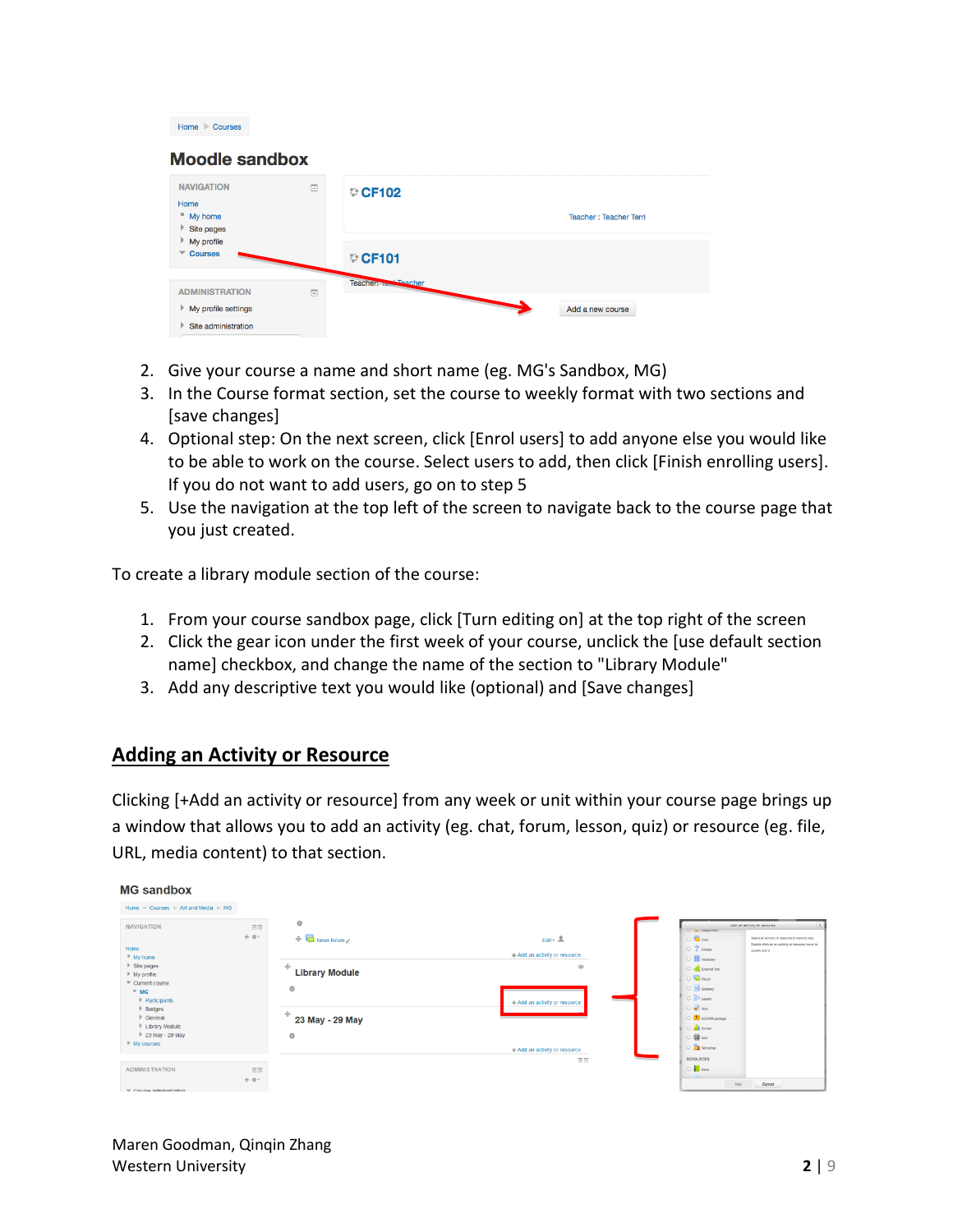## **Adding a Chat**

**Activity**: Add a weekly chat in your course. Have a neighbour join your chat and say hello!

- 1. Click [+Add an activity or resource] under your Library Module and select Chat; click [Add]
- 2. Give your chat a name and description and use the "Repeat/publish session times" drop-down under "Chat sessions" to have it repeat at the same time every week
- 3. [Save and return to course]

### **Adding a Forum**

**Activity**: Use the Forum tool to set up a discussion forum to answer research help questions.

- 1. Click the [+Add an activity or resource] button under your Library Module and select Forum; click [Add]
- 2. Give the forum a name and description then [Save and display]
- 3. Click [Add a new discussion topic] to start a discussion, enter your subject and message, and [Post to forum]
- 4. Click (Continue) to view your discussion board

House a question shout research for your EQ 1050 essignments? Ask beys

# **Research Help**

|                            | Have a question about research for your ES T000 assignments? ASK nere: |                |                                                |
|----------------------------|------------------------------------------------------------------------|----------------|------------------------------------------------|
| Add a new discussion topic |                                                                        |                |                                                |
| <b>Discussion</b>          | <b>Started by</b>                                                      | <b>Replies</b> | <b>Last post</b>                               |
| <b>APA citations</b>       | <b>Admin User</b>                                                      | 0              | <b>Admin User</b><br>Tue, 13 May 2014, 8:36 AM |

# **Adding Quizzes and Using the Question Bank**

Using the Quiz activity, you can design and build quizzes consisting of a variety of question types, including multiple choice, true or false, and short answer questions.

**Activity**: Add a randomly-ordered quiz that allows students one attempt. Add five questions to your quiz.

- 1. Click [+Add an activity or resource] under your Library Module, select Quiz, and click [Add]
- 2. Fill in the name and optional description fields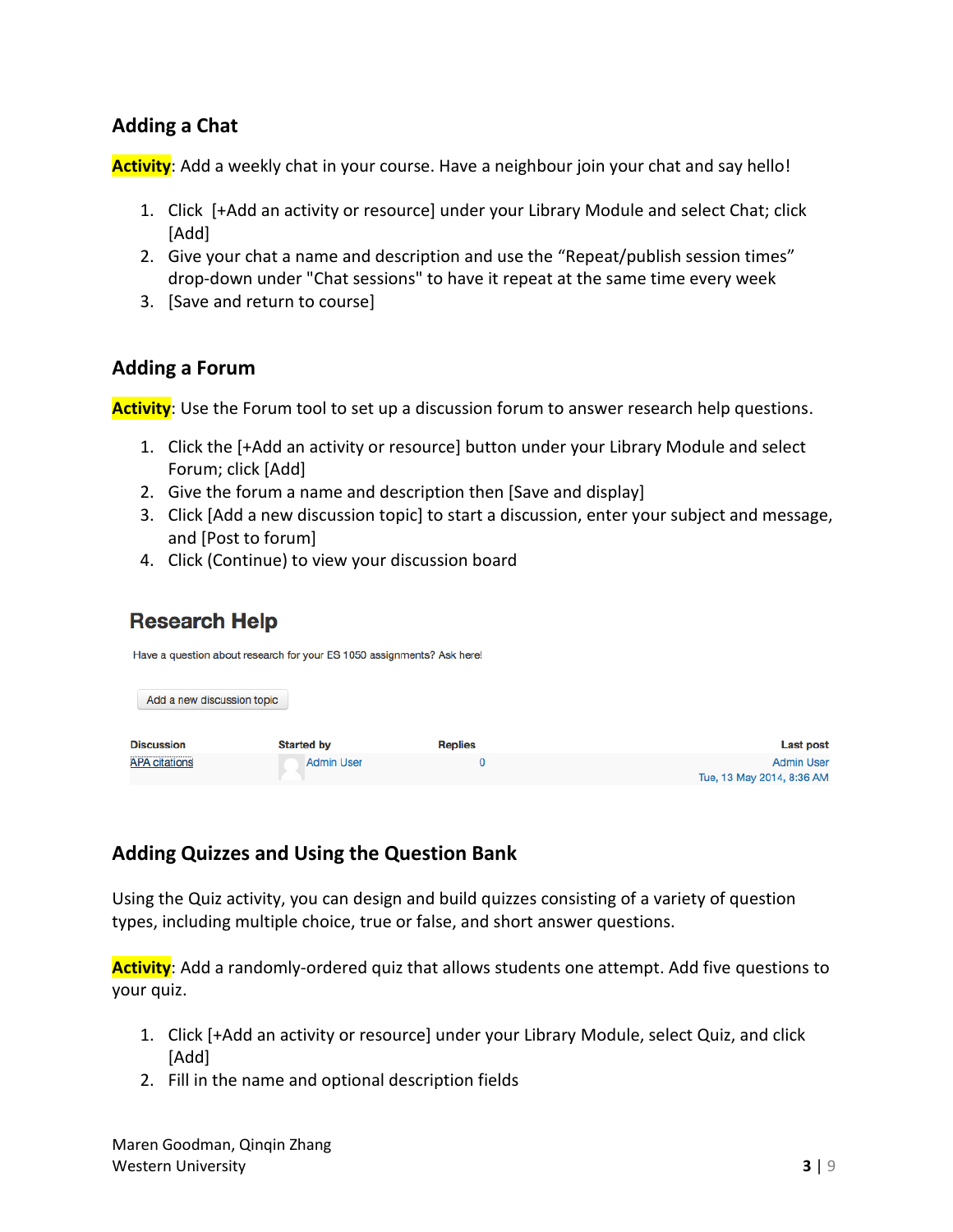- 3. Use the "Grade" menu to set attempts to one, the "Layout" menu to shuffle questions randomly (Question order > Shuffled randomly), and the "Question behaviour" menu to turn on shuffling within questions
- 4. [Save and display]
- 5. Click [Edit quiz]. On the next page, click [Add a question] under the "Empty page" line in the grey box.
- 6. Choose a question type, then click on [Add]. On the next page, give the question a name, and enter question text and answer(s). You also have the option to provide feedback based on each response. [Note: For some question types you will have to assign a grade weight to one or more responses]
- 7. [Save changes] to return to the quiz and add another question
- 8. If you want to edit the quiz after you have returned to the course page, you can access it from the *Administration* > *Quiz administration* > *Edit quiz* panel

Any questions you input are automatically kept in the Question Bank and can be reused in different quizzes. The Question Bank is available any time you create or edit a quiz or via *Administration > Course administration* OR *Quiz administration > Question bank*. Questions are organized into categories and can be shared between courses.

**Activity**: Start a new quiz. Add some questions from the question bank.

- 1. Start at your course page. Click [+Add an activity or resource] under your Library Module, select Quiz, and click [Add]
- 2. Fill in the name and optional description fields
- 3. [Save and display]
- 4. Click [Edit quiz]



- 5. Click [SHOW] in the Question Bank box
- 6. Click **<<** to move one question into the quiz or use the checkboxes in the question list to select more than one question, then click the [Add to quiz] button under "With selected:".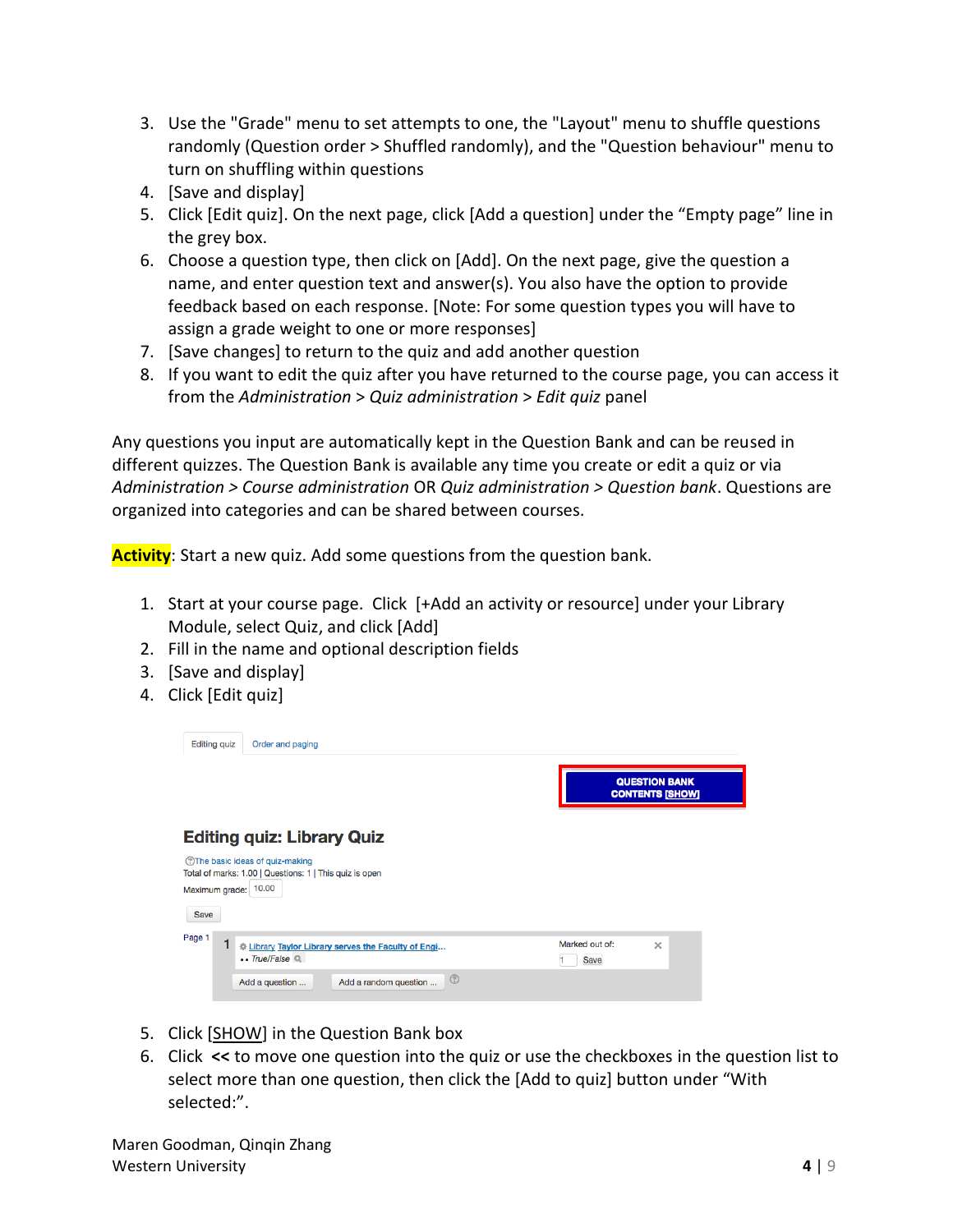# **Adding Library Module Content**

There is more than one way to add content to your module. Likely, the bulk of your content will be presented in either a Lesson or a Book. Both group a series of pages together, but Lesson is more interactive and flexible. Lessons allow for more complexity; Books provide a more linear navigation and progression through content (Choose Your Own Adventure vs. a manual).

| <b>Book</b>                                          | Lesson                                                |  |
|------------------------------------------------------|-------------------------------------------------------|--|
| Linear navigation                                    | Linear or customized navigation                       |  |
| User can progress without input                      | After viewing content, user must make a               |  |
|                                                      | choice in order to progress                           |  |
|                                                      | A series of HTML pages with some sort of choice       |  |
|                                                      | underneath each content area. The choice will send    |  |
| Book-like format, including a table of contents      | the user to a specific page in the Lesson. This could |  |
| and chapters                                         | be as simple as the next page in the Lesson, or a     |  |
|                                                      | complex structure that branches off and customizes    |  |
|                                                      | the lesson based on their responses.                  |  |
| Read page-by-page through a chapter or section       | Adaptive, creates a self-directed lesson              |  |
| Ungraded                                             | Scored for self-assessment or grading                 |  |
| Not interactive, but you can link out to interactive | Interactive                                           |  |
| activity types (eg. Choices poll, forum)             |                                                       |  |
| Allows for multimedia                                | Allows for multimedia                                 |  |

# *Adding a Lesson*

There are two basic Lesson page types that the student will see: question pages and content pages. A completed lesson will be made up of both types of pages. It is interactive and can use customized navigation based on each student's responses to offer tailored content or follow a more linear path, depending on its design.

Content pages present information, which, in this case, would be your information literacy content. The student sees the page's title, the information, and one or more buttons at the bottom for navigation. When the student clicks on a button, they go to the next page of the lesson.

Question pages allow you to embed questions (multiple choice, essay, matching, numerical, short answer, and more) that students must answer to proceed with the lesson. Question pages test students' understanding of the information on the content pages before allowing them to advance in the lesson.

**Activity**: Add a Lesson with a question page and input a true/false question and answers.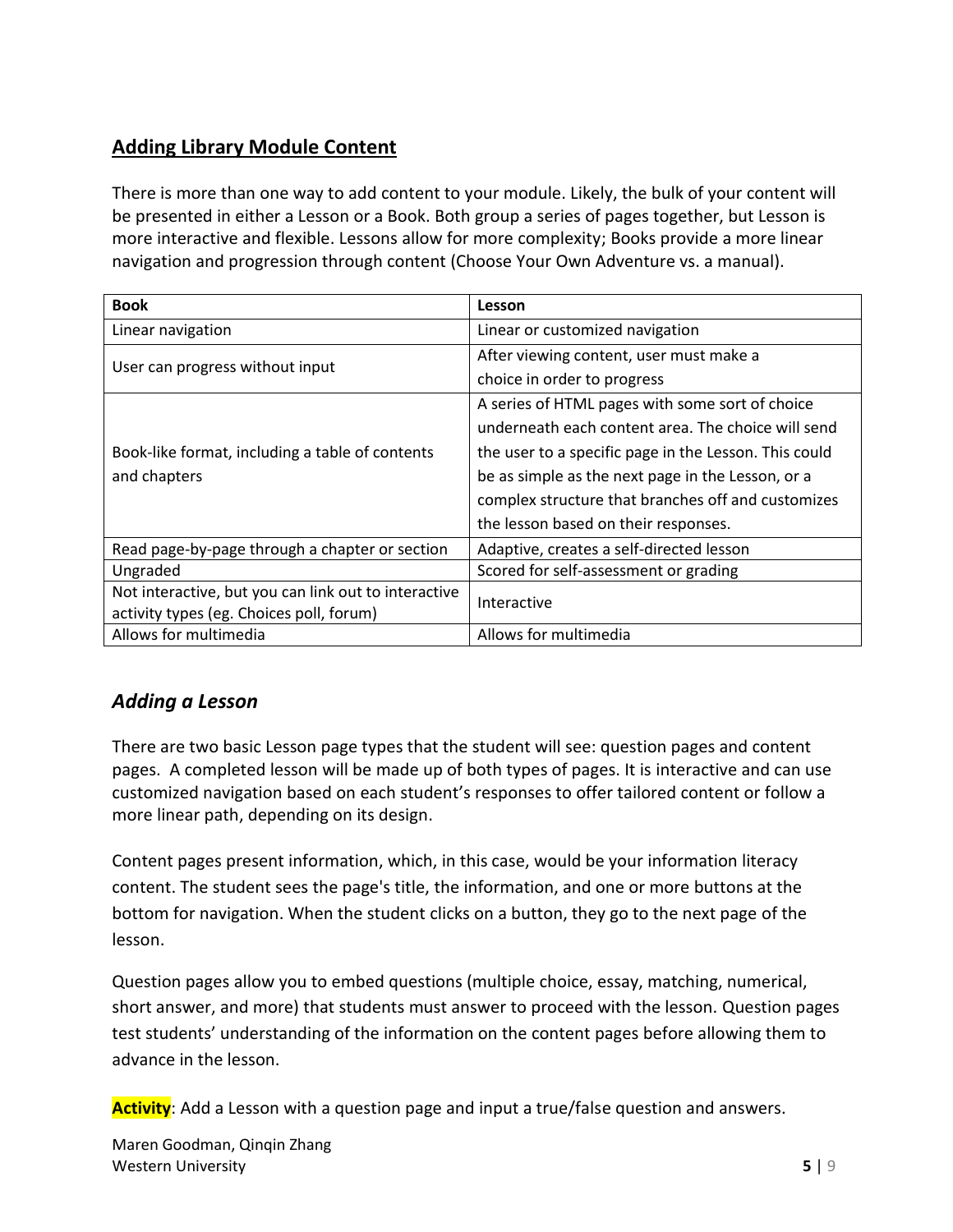- 1. Start at your course page. Under Library Module, click [+Add an activity or resource], choose Lesson, and click [Add]
- 2. Give your Lesson a name, choose settings (optional), and [Save and display]
- 3. Click [Add a question page]
- 4. Choose the type of question you would like to add and click [Add a question page] again
- 5. Add a title and put your question in "Page contents"
- 6. The remaining fields allow you to input the correct and incorrect answers along with the feedback students will see after choosing each answer. These fields vary depending on the type of question you add.
- 7. [Save page]

Building a Lesson is the most time-consuming part of getting your course up and running. Moodle allows a lot of flexibility and choice for how your content is handled. More detailed instructions for building a lesson are available on the Moodle website at [http://docs.moodle.org/26/en/Lesson\\_module.](http://docs.moodle.org/26/en/Lesson_module)

### *Adding a Book*

**Activity**: Create a book with three chapters. Embed a YouTube video and add some other content. Experiment with navigating through your book page-by-page and chapter-by-chapter.

- 1. Start at your course page. Click [+Add an activity or resource], choose Book under "Resources," and click [Add].
- 2. After adding a name and short description, click [Save and display]
- 3. Add a chapter title and your content. Images, media and files can be embedded using the buttons in the editor. Click the media icon.

| <b>Chapter title*</b> |                                                                                                  |
|-----------------------|--------------------------------------------------------------------------------------------------|
| Subchapter            | m                                                                                                |
| Content*              | 恣<br>$\mathbb{P}$<br>E<br>$:=$<br>8<br>ſÔ۹<br>$\sim$<br>I<br>B<br>A.<br>$A_4 =$<br>狂<br>$\cdots$ |
|                       |                                                                                                  |

- 4. Click [Browse repositories…] and choose "YouTube videos" from the list on the left. Carry out a search, choose a video, and click [Select this file]
- 5. Click [Insert media], then [Save changes]
- 6. Chapters can be reordered, edited, deleted, hidden, or added using the icons in the Table of Contents navigation panel in the top left of the screen

| <b>TABLE OF CONTENTS</b> |                      |  |  |
|--------------------------|----------------------|--|--|
| 1 Welcome                | * × ® +              |  |  |
| 2 e-Learning             | <b>A &amp; X @ +</b> |  |  |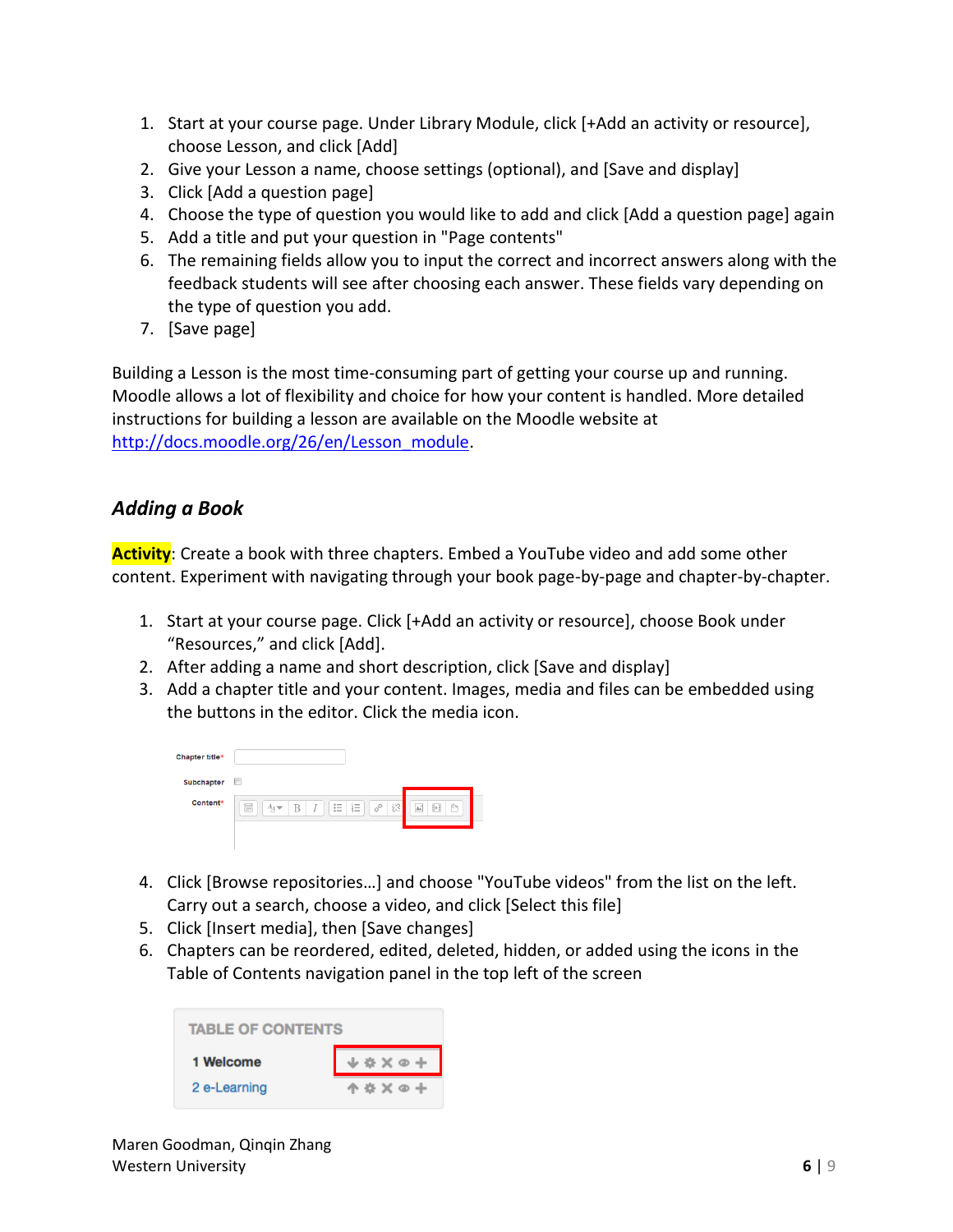## **Importing your Library Module into an existing Course**

**Part 1:** After you have finished creating your library module in your sandbox or practice space, you will want to import it into one or more specific courses.

Note: In your institution's Moodle site, you will need to be given privileges by the course instructor in order to import into the course.

**Activity**: Import your module into another course.

To import:

- 1. Start from the course where you'd like your module to end up. To do this, click on the "Courses" link at the bottom of the navigation panel on the left of any page, or click on the "Courses" link underneath the page title on the top of your course page. On the next page, click on a course that is not your sandbox.
- 2. Go to *Administration* > *Course Administration* > *Import*
- 3. Select the sandbox course that houses your module and click [Continue]
- 4. Click [Next] to leave the backup settings. Choose the sections or elements you would like to import and click [Next]

|                      | 1. Course selection ► 2. Initial settings ► 3. Schema settings ► 4. Confirmation and review ► 5. Perform import ► 6. Complete |
|----------------------|-------------------------------------------------------------------------------------------------------------------------------|
| Include:             |                                                                                                                               |
|                      |                                                                                                                               |
| Select               | All / None (Show type options)                                                                                                |
|                      |                                                                                                                               |
| General <b>E</b>     |                                                                                                                               |
| News forum           |                                                                                                                               |
|                      |                                                                                                                               |
| Library Module V     |                                                                                                                               |
| Virtual Office Hours |                                                                                                                               |
| Library Quiz 1       |                                                                                                                               |
| Research $\Box$      |                                                                                                                               |
|                      |                                                                                                                               |
| 23 May - 29 May      |                                                                                                                               |

- 5. Click [Perform import] and [Continue]
- 6. The activities and resources from your module should now appear in the new course in the same order and distribution throughout the weeks as in your sandbox

**Part 2:** There are many ways you can embed your imported library content throughout a course via the LMS. Some possibilities include:

Hold a weekly virtual office hour using Chat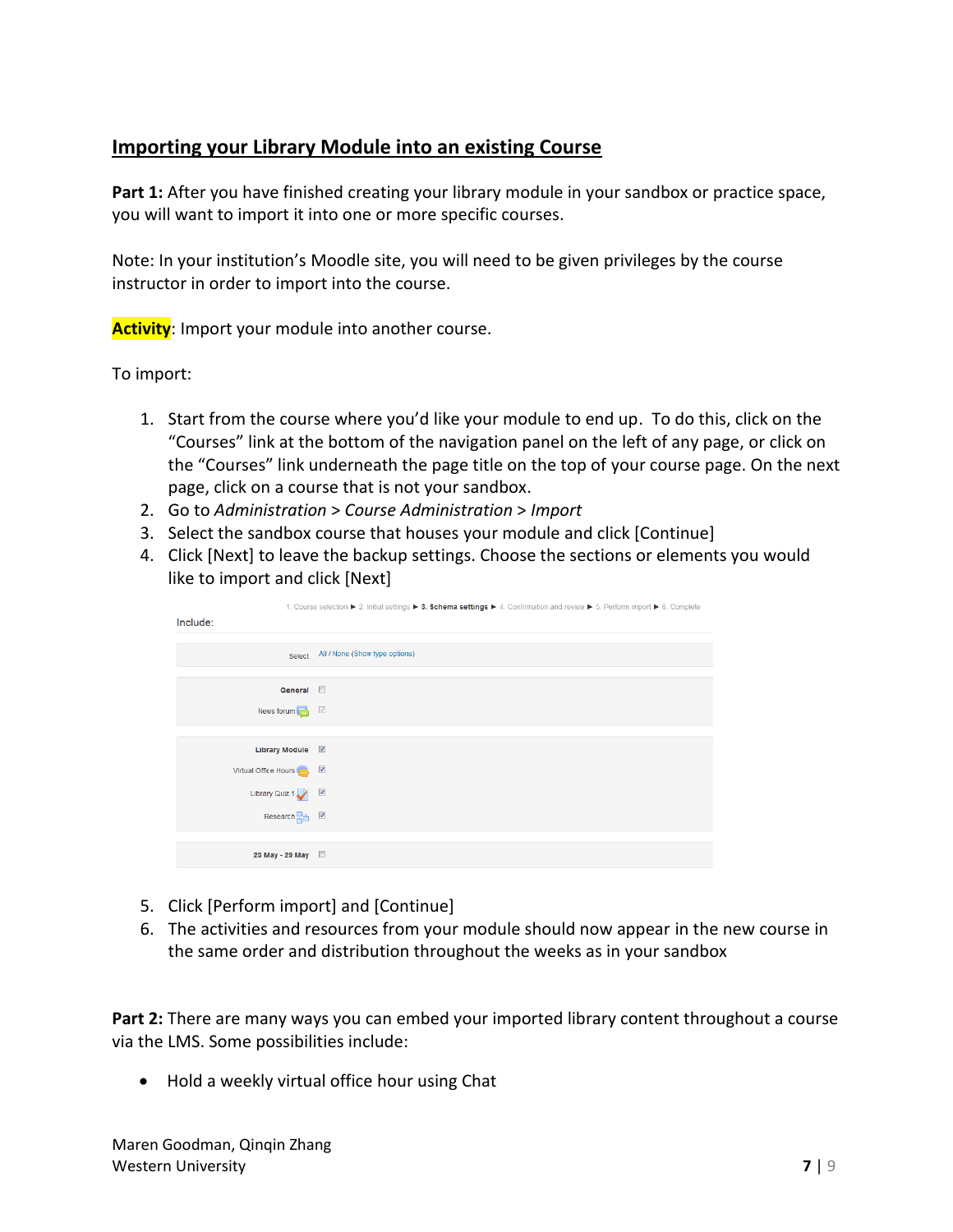- Set up a Discussion Forum for research help questions or have set discussion topics embedded in particular weeks of the course
- Assign units of the module throughout the course using Book chapters or a series of Lessons

**Activity**: Duplicate the Chat you have imported and drag it into each week of the course

- 1. Locate the Chat in the Library Module you just imported
- 2. Use the "Edit" drop-down to duplicate the chat



- 3. Use the + grabber to drag the duplicated chat into another week
- 4. Note: You need to drop the chat **underneath** the gear icon; otherwise, it will not stick

**Activity**: Duplicate your Book and edit the titles to draw attention to relevant chapters at selected points in the course. (You can't link directly to a chapter, so this allows you to highlight content at the chapter level).

- 1. Start from your imported Library Module and use the edit drop-down to the right of your book to duplicate the book
- 2. Use the + grabber to drag the duplicated book into another week